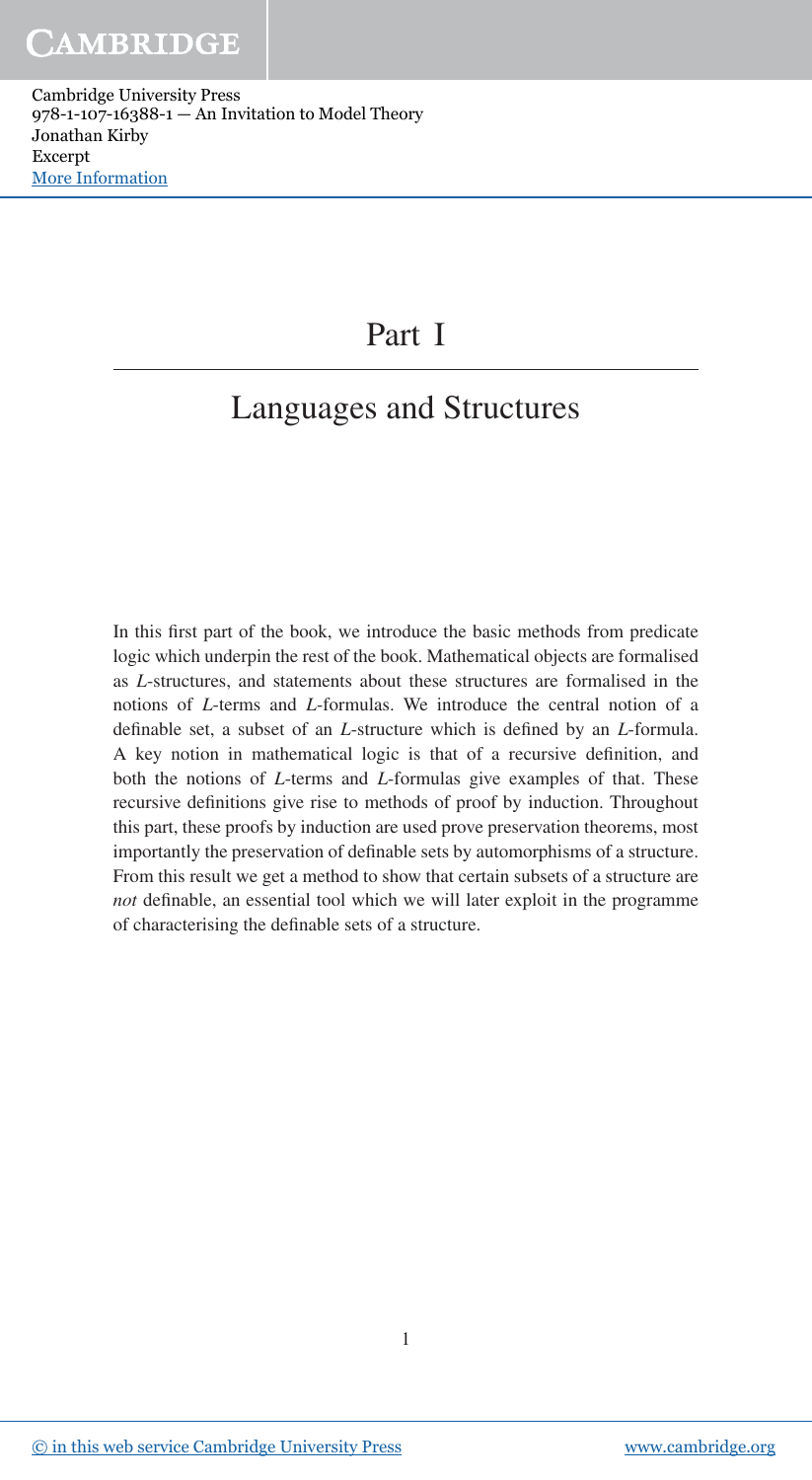## **1 Structures**

In different mathematical contexts, familiar mathematical objects may actually have different meanings. For example a reference to the integers  $Z$  in group theory is likely to mean the infinite cyclic group, whereas in number theory it is likely to mean  $\mathbb Z$  as a ring. In model theory, when we specify a structure, we have to be precise about such things. The integers as an additive group will be written as  $\mathbb{Z}_{adgp} = \langle \mathbb{Z}; +, -, 0 \rangle$ , and  $\mathbb{Z}$  as a ring will be written as  $\mathbb{Z}_{ring} =$  $\langle \mathbb{Z}; +, \cdot, -, 0, 1 \rangle$ . The integers are also used to index the years in a calendar, and an appropriate structure for that purpose is  $\mathbb{Z}_{<} = \langle \mathbb{Z}; < \rangle$ , because it is not very meaningful to add or multiply calendar years, but the order is important. In general, we capture these ideas with the notions of a language, *L*, and an *L*-structure.

## **1.1** *L***-structures**

**Definition 1.1** A *language L* is specified by the following (sometimes called the *vocabulary* or *signature* of *L*):

- (i) a set of *relation symbols*,
- (ii) a set of *function symbols*,
- (iii) a set of *constant symbols*, and
- (iv) for each relation and function symbol, a positive natural number called its *arity*.

**Definition 1.2** An *L-structure* A consists of a set *A* called the *domain* of the structure, together with *interpretations* of the symbols from *L*:

- (i) for each relation symbol *R* of *L*, of arity *n*, a subset  $R^{\mathcal{A}}$  of  $A^n$ ,
- (ii) for each function symbol *f* of *L*, of arity *n*, a function  $f^{\mathcal{A}}: A^n \to A$ , and
- (iii) for each constant symbol *c* of *L* an element  $c^{\mathcal{A}} \in A$ .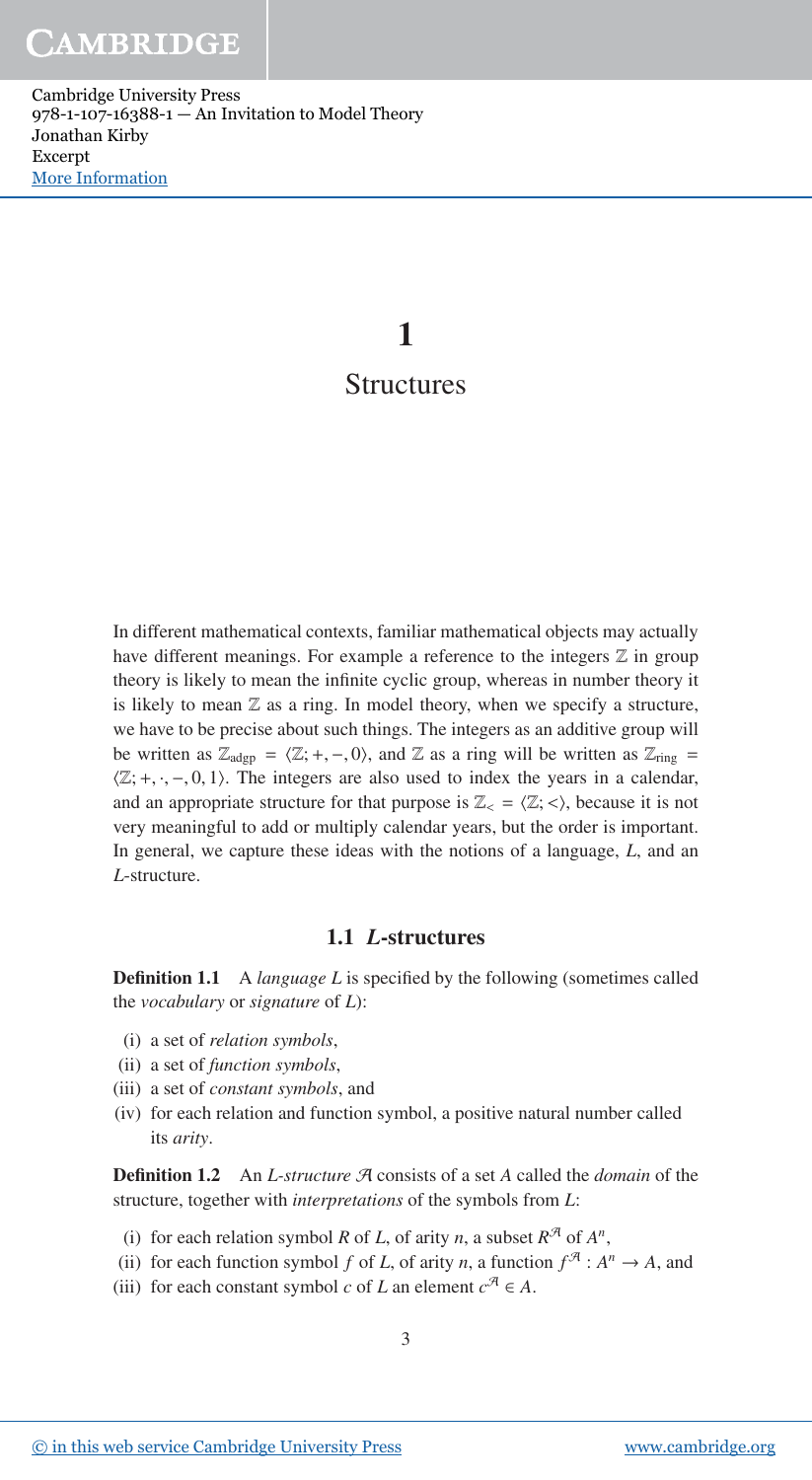#### 4 1 Structures

**Example 1.3** The language of rings  $L_{ring} = \langle +, \cdot, -, 0, 1 \rangle$ , where + and  $\cdot$  are function symbols of arity 2 (we say they are *binary* function symbols), − is a function symbol of arity 1 (a *unary* function symbol for negation rather than the binary function of subtraction), and 0 and 1 are constant symbols.  $\mathbb{Z}_{\text{ring}}$  is the  $L_{\text{ring}}$ -structure with domain the set  $\mathbb Z$  of integers. We interpret the symbols +, ·, and − as the usual functions of addition, multiplication, and negation of integers and the constant symbols 0 and 1 are interpreted as the usual zero and one. We can write this as  $\mathbb{Z}_{\text{ring}} = \langle \mathbb{Z}; +^{\mathbb{Z}}, -^{\mathbb{Z}}, 0^{\mathbb{Z}}, 1^{\mathbb{Z}} \rangle$  if for example we want to distinguish the symbol + from its interpretation  $+^{\mathbb{Z}}$  as a function from  $\mathbb{Z}^2$ to Z. This distinction can be important in mathematical logic. For example we also have the  $L_{\text{ring}}$ -structure  $\mathbb{R}_{\text{ring}}$  with domain the set of real numbers  $\mathbb{R}$ , and the function  $+^{\mathbb{R}} : \mathbb{R}^2 \to \mathbb{R}$  is not the same function as  $+^{\mathbb{Z}} : \mathbb{Z}^2 \to \mathbb{Z}$ . However, usually no ambiguity arises, and we just write  $+$  for the symbol and for its interpretations in different structures.

**Example 1.4** We write  $L_{<} = \langle < \rangle$ , where  $<$  is a binary relation symbol. Then  $\mathbb{Z}_{\leq}$  is the *L*<sub> $\leq$ </sub>-structure with domain the set  $\mathbb{Z}$  of integers, and the symbol  $\leq$  is interpreted as the set of pairs  $\{(a, b) \in \mathbb{Z}^2 \mid a < b\}$ . As above, we could write this set as  $\langle \mathbb{Z}, \text{ but usually we will not.}$ 

**Examples 1.5** Many other languages can be built as variations on these two languages:

- (i)  $L_{gp} = \langle \cdot, (-)^{-1}, 1 \rangle$  is the language of groups. Again,  $\cdot$  is a binary function symbol,  $(-)^{-1}$  is a unary function symbol representing the multiplicative inverse function  $x \mapsto x^{-1}$ , and 1 is a constant symbol.
- (ii)  $L_{\text{adgp}} = \langle +, -, 0 \rangle$  is the language of groups written additively. It is a *sub-language* of *L*ring, because every symbol in *L*adgp is also in *L*ring (with the same arity). We also say that *L*ring is an *expansion* of the language *L*adgp.
- (iii)  $L_{\text{o-ring}} = \langle +, \cdot, -, 0, 1, \cdot \rangle$  is the language of ordered rings, consisting of  $L$ <sub>ring</sub> ∪  $L$ <sub><</sub>.
- (iv) A common language in which to consider the natural numbers is the language of semirings,  $L_{\text{s-ring}} = \langle +, \cdot, 0, 1 \rangle$ . We will always use the convention that 0 is a natural number.
- (v) The language of monoids is  $L_{\text{mon}} = \langle \cdot, 1 \rangle$  and the language of additive monoids is  $L_{\text{admon}} = \langle +, 0 \rangle$ .

Most of the structures we will consider as examples have a domain with a commonly used notation such as  $\mathbb{Z}$ ,  $\mathbb{Q}$ , or  $\mathbb{R}$ , and the functions, relations, and constants we consider will be those in the above languages. In this case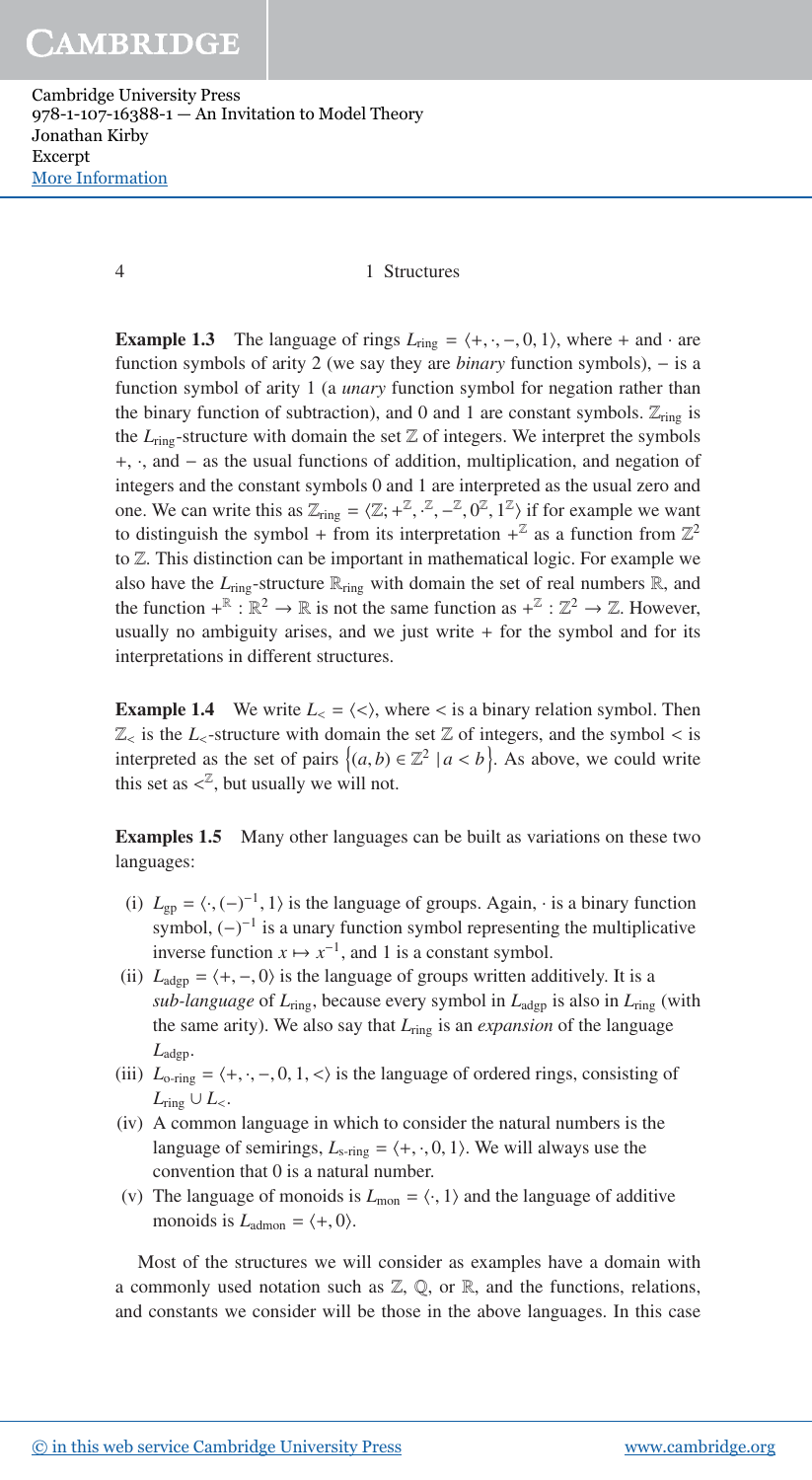#### 1.2 Expansions and Reducts 5

we name the structure by putting the name of the language as a subscript, for example  $\mathbb{Z}_{\text{ring}}$ ,  $\mathbb{R}_{\text{o-ring}}$ ,  $\mathbb{Q}_{\leq}$ ,  $\mathbb{N}_{\text{s-ring}}$ .

We can also specify structures directly, which is useful for creating simpler examples. In this case we will often use a caligraphic letter for the name of the structure and the corresponding Roman letter for the name of its domain, so A would be the name of a structure with domain *A*. This convention of using different notation for the name of a structure and its domain is useful when the same set is the domain of different structures. However, where no confusion is likely to arise, we will sometimes follow the common mathematical practice of using the same notation for both.

**Example 1.6** Take the language  $L = \langle R, f, c \rangle$ , where R is a ternary relation symbol,  $f$  is a unary function symbol, and  $c$  is a constant symbol. We can define an *L*-structure  $\mathcal{A}$  with domain  $A = \{0, 1, 2, 3, 4\}$ , by specifying the interpretation of the symbols as  $f^{\mathcal{A}}(x) = x+1 \mod 5, R^{\mathcal{A}} = \{(x, y, z) \in A^3 \mid \text{exactly two of } x, y \text{ and } z \text{ are equal} \}$ and  $c^{\mathcal{A}} = 3$ .

**Remark 1.7** The key idea from mathematical logic here is that the symbols of the vocabulary of a language *L* are separate from their interpretations in a structure. It follows that the symbols do not have to be interpreted by their usual meanings. For example we can make the set  $\mathbb N$  into an  $L_{gp}$ -structure by interpreting the symbol  $\cdot$  as addition and  $(-)^{-1}$  as the identity function, so  $x^{-1} = x$  for all  $x \in \mathbb{N}$ , and interpreting the constant symbol 1 as the number 2. However, this is perverse, and if we want an unusual interpretation, we will choose to use a different symbol.

Given a mathematical problem you are trying to solve, or a statement you want to understand, it is often a good exercise to work out what structure the statement might be about. For example, the fundamental theorem of arithmetic states that every positive integer can be written as a product of primes in a unique way (up to reordering). An appropriate structure would have domain the set  $\mathbb{N}^+$  of positive integers and needs to have the multiplication function; 1 is a special case as the empty product, which is relevant to single out, so we can regard the fundamental theorem of arithmetic as a statement about the structure  $\mathbb{N}_{\text{mon}}^+ = \langle \mathbb{N}^+; \cdot, 1 \rangle$ . To actually prove the theorem, we might need more than that, for example the order to do induction on and also addition.

## **1.2 Expansions and Reducts**

When considering different structures with the same domain, there are two useful pieces of terminology.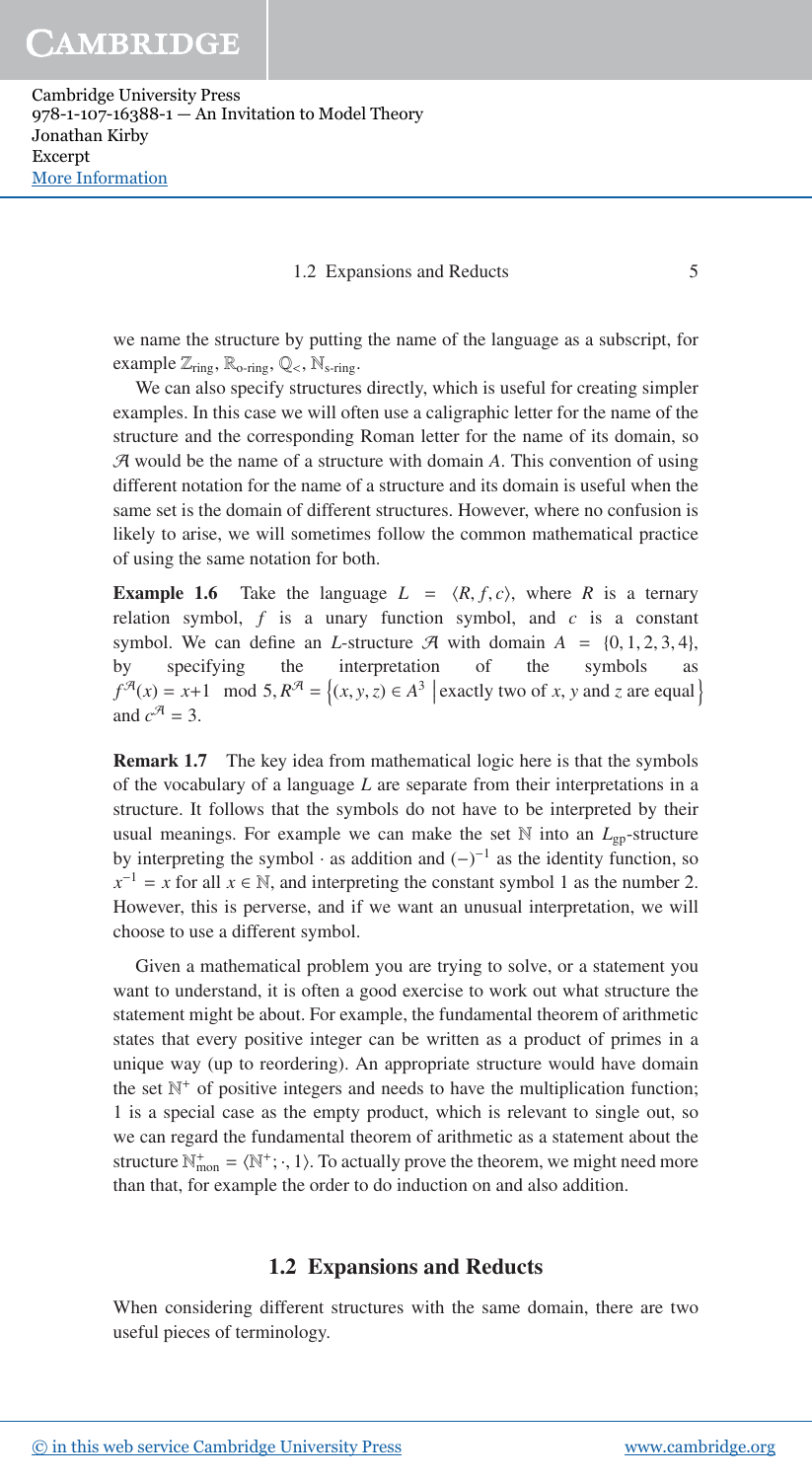#### 6 1 Structures

**Definition 1.8** Let *L* be a language and  $L^+$  another language such that  $L \subseteq L^+$ , that is, every symbol of *L* is also a symbol of  $L^+$ . Let  $\mathcal{A}^+$  be an  $L^+$ -structure with domain *A*. Then the *reduct* of  $\mathcal{A}^+$  to *L* is the *L*-structure  $\mathcal{A}$  with domain A, and every symbol of L interpreted in  $A$  exactly as in  $A^+$ . We also say that  $\mathcal{A}^+$  is an *expansion* of  $\mathcal A$  to the language  $L^+$ .

For example  $\mathbb{R}_{adgp} = \langle \mathbb{R}; +, -, 0 \rangle$  is a reduct of  $\mathbb{R}_{ring} = \langle \mathbb{R}; +, -, \cdot, 0, 1 \rangle$ , which in turn is a reduct of  $\mathbb{R}_{\text{o-ring}} = \langle \mathbb{R}; +, -, \cdot, 0, 1, < \rangle$ .

### **1.3 Embeddings and Automorphisms**

**Definition 1.9** Let  $A$  and  $B$  be *L*-structures. An *embedding* of *L*-structures from  $\mathcal A$  to  $\mathcal B$  is an injective function  $A \stackrel{\pi}{\longrightarrow} B$  such that:

(i) for all relation symbols *R* of *L*, and all  $a_1, \ldots, a_n \in A$ ,

$$
(a_1,\ldots,a_n)\in R^{\mathcal{A}}\text{ iff }(\pi(a_1),\ldots,\pi(a_n))\in R^{\mathcal{B}},
$$

(ii) for all function symbols *f* of *L*, and all  $a_1, \ldots, a_n \in A$ ,

$$
\pi(f^{\mathcal{A}}(a_1,\ldots,a_n))=f^{\mathcal{B}}(\pi(a_1),\ldots,\pi(a_n)), \text{ and}
$$

(iii) for all constant symbols *c* of *L*,  $\pi(c^{\mathcal{A}}) = c^{\mathcal{B}}$ .

For any *L*-structure  $\mathcal{A}$ , the identity function  $1_A$  on  $A$  is a embedding of  $\mathcal{A}$  into itself. An embedding  $\mathcal{A} \stackrel{\pi}{\longrightarrow} \mathcal{B}$  is an *isomorphism* iff there is an embedding  $\mathcal{B} \stackrel{\sigma}{\longrightarrow} \mathcal{A}$  such that the composite  $\pi \circ \sigma$  is the identity on  $\mathcal{B}$  and the composite  $\sigma \circ \pi$  is the identity on A. We write  $\pi^{-1}$  for  $\sigma$ , as usual, and call it the inverse of π. An isomorphism from A to itself is called an *automorphism* of A.

**Examples 1.10** We have the obvious inclusion functions  $\mathbb{Z} \hookrightarrow \mathbb{Q} \hookrightarrow \mathbb{R} \hookrightarrow \mathbb{C}$ , which take a number to itself. These inclusion functions give us embeddings of *L*ring-structures

$$
\mathbb{Z}_{ring} \hookrightarrow \mathbb{Q}_{ring} \hookrightarrow \mathbb{R}_{ring} \hookrightarrow \mathbb{C}_{ring}.
$$

**Definition 1.11** If we have an embedding  $A \rightarrow B$  where the function is an inclusion of the domain of  $A$  as a subset of the domain of  $B$  then we say that A is a *substructure* of B, and that B is an *extension* of A.

**Example 1.12** The only automorphisms of  $\mathbb{Z}_{\text{adgp}}$  are the identity and the map  $x \mapsto -x$ . To see this, note that if  $\pi : \mathbb{Z} \to \mathbb{Z}$  is an  $L_{\text{adgp}}$ -embedding, then  $\pi(0) = 0$ , and if  $\pi(1) = n$ , then for any  $m \in \mathbb{N}^+$ , we have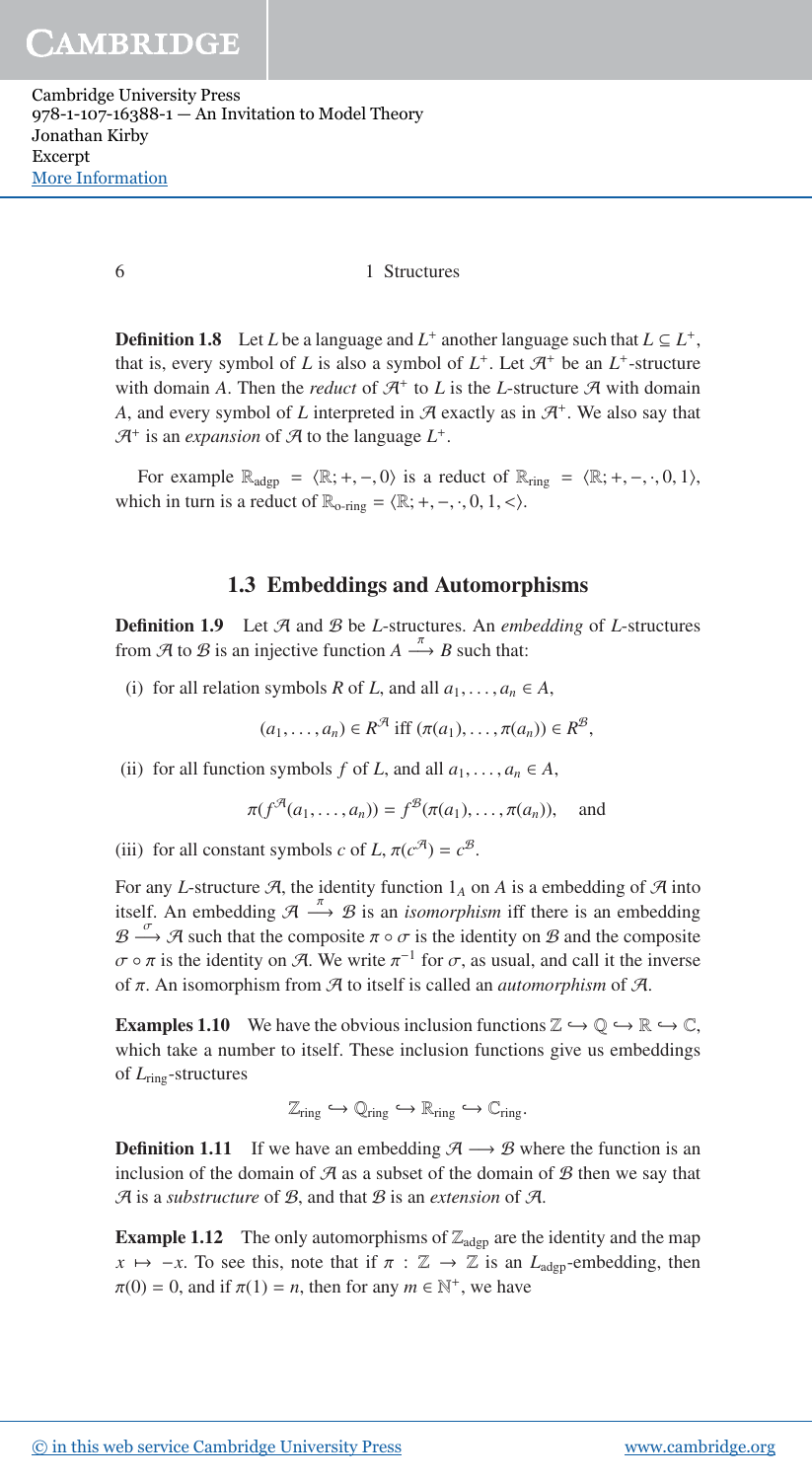#### **Exercises**

$$
\phantom{0}7
$$

$$
\pi(m) = \pi(\underbrace{1 + \cdots + 1}_{m}) = \underbrace{\pi(1) + \cdots + \pi(1)}_{m} = mn.
$$

Then also  $\pi(-n) = -\pi(n) = -mn$ . To have an inverse,  $\pi$  must be surjective, which implies  $n = \pm 1$ .

## **Exercises**

- 1.1 Let  $L = \langle f, c \rangle$  be a language with one unary function symbol and one constant symbol. Describe all the possible *L*-structures on the domain {1, 2}. How many of them are there up to isomorphism (which means counting isomorphic structures as the same)?
- 1.2 For each of the following statements, give a structure which they say something about.
	- (a) There is no largest integer.
	- (b) Every integer has an additive inverse.
	- (c) Square integers are always non-negative.
	- (d) Every complex number is the sum of a real number and *i* times a real number.
	- (e) The exponential function is strictly increasing on the real numbers.
	- (f) A real quadratic equation  $ax^2 + bx + c = 0$  has real roots if and only if *b*<sup>2</sup> − 4*ac*  $\ge$  0.
	- (g) Euler's identity  $e^{i\pi} + 1 = 0$ .
- 1.3 For each language *L* in Examples 1.5, say which of the sets from N, Z, and  $\mathbb R$  is the domain of an *L*-structure with the symbols interpreted with their usual meanings. For example, there is no structure  $\mathbb{N}_{\text{gn}}$  because N is not closed under multiplicative inverses. Which of your structures are expansions or reducts of each other? Which are extensions or substructures?
- 1.4 What are all the automorphisms of  $\mathbb{Z}_{\leq}$ ?
- 1.5 Show that embeddings of  $\mathbb{N}_<$  into  $\mathbb{R}_<$  correspond to strictly increasing sequences of real numbers.
- 1.6 Show that an embedding of *L*-structures is an isomorphism if and only if it is surjective.
- 1.7 Explain what all the embeddings of  $\mathbb{Z}_{\text{adgp}}$  into  $\mathbb{R}_{\text{adgp}}$  are.
- 1.8 Find an automorphism  $\pi$  of the structure  $\langle \mathbb{R}; \langle \rangle$  such that  $\pi(0) = 1$  and  $\pi(1) = 5$ . Is your  $\pi$  also an automorphism of the structure  $\langle \mathbb{R}; + \rangle$ ?